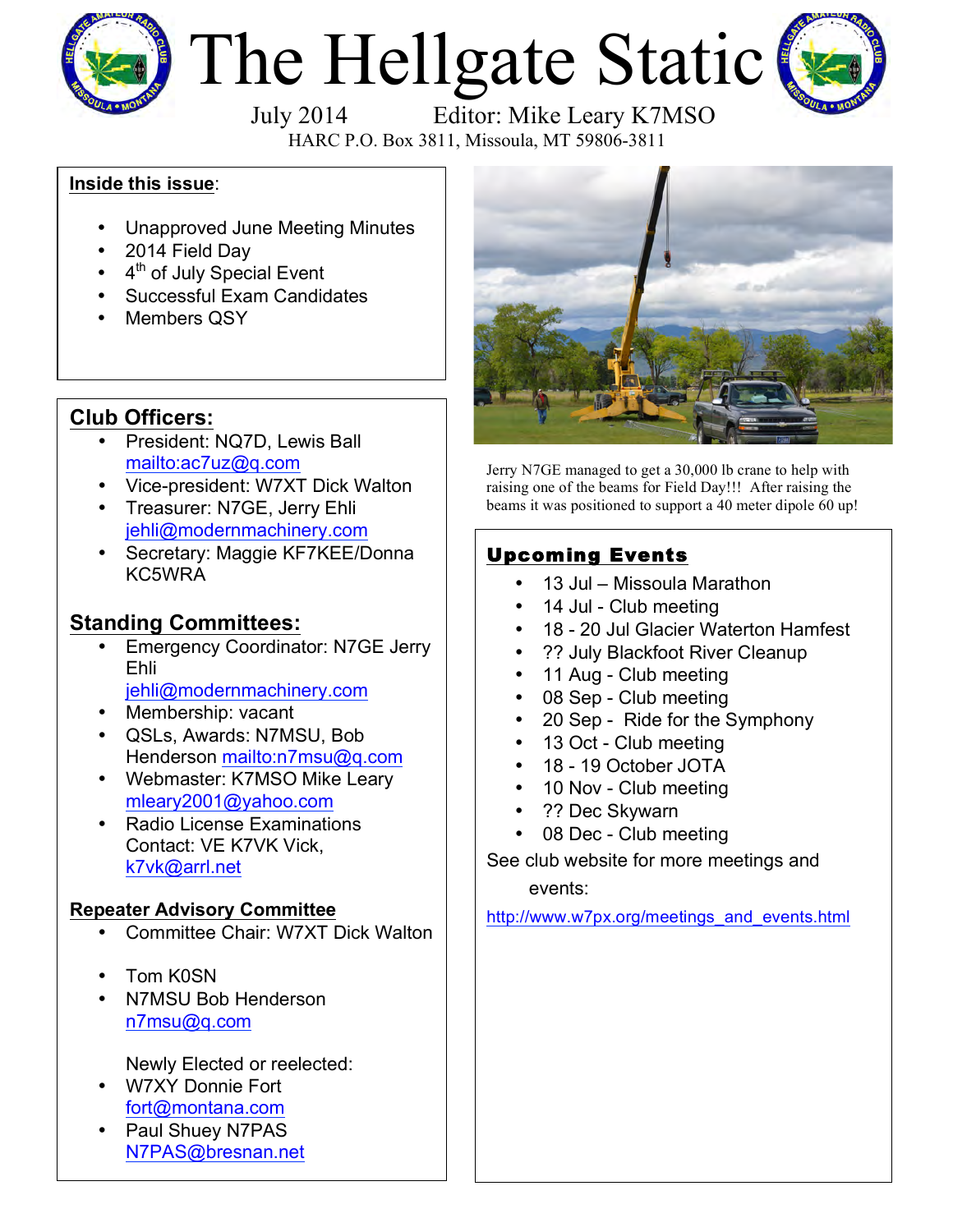Hellgate Amateur Radio Club Minutes June 9 2014 at Fire Station #4

Lewis Ball NQ7D called the meeting to order.

The following were in attendance:

KE7BPU Wayne Weber, NQ7D Lewis Ball, N7DXT Gary Watson, N7GE Jerry Ehli, K7GIS Larry Stipe, K7MSO Mike Leary, N7MSU Bob Henderson, N7PAS Paul Shuey, K7QNZ Rich Kingdon, NZ7S Eric Sedgwick, K0SN Tom Hellem, W4YMA Bill Farrell.

NZ7S Eric Sedgwick moved approval of Minutes from 9 June 2014. K7MSO Mike 2<sup>nd</sup>. Passed.

N7PAS Paul Shuey moved approval of the Treasurer's Report for June 2014. K7MSO Mike Leary 2nd. Passed

Old business:

Mike Leary reported that the Tour of the Swan River Valley went really well. Ham radio volunteers were spread very thin due to low volunteer turnout.

Field Day - planning on having 2 HF stations, one for CW and the other for phone. K0SN Tom Hellem made motion to have club buy \$67.00 Icom interface to connect the club radio to a computer. N7MSU Bob Hendersen made 1<sup>st</sup> motion, N7PAS Paul Shuey 2<sup>nd</sup>. Passed

July 4<sup>th</sup> Special Events Station – Start setup 0800, showtime 0900. Shutdown starts at 1600. One HF station, APRS station, Information table.

Marathon 13 July – we need more volunteers

New Business

Surplus club items for sale at the next meeting in July

Net Control Operator Schedule – 6/11 N7PAS Paul, 6/18 N7JGS Jerry, 6/25 W4YMA Bill, 7/2 KC5WRA Donna, 7/9 W7PAQ Frank

Two antennas were donated to the club: Gap Titan and Mosley T73B Beam (pieces missing)

Motion to adjourn N7PAS 1<sup>st</sup>, K7MSO 2<sup>nd</sup> at 1951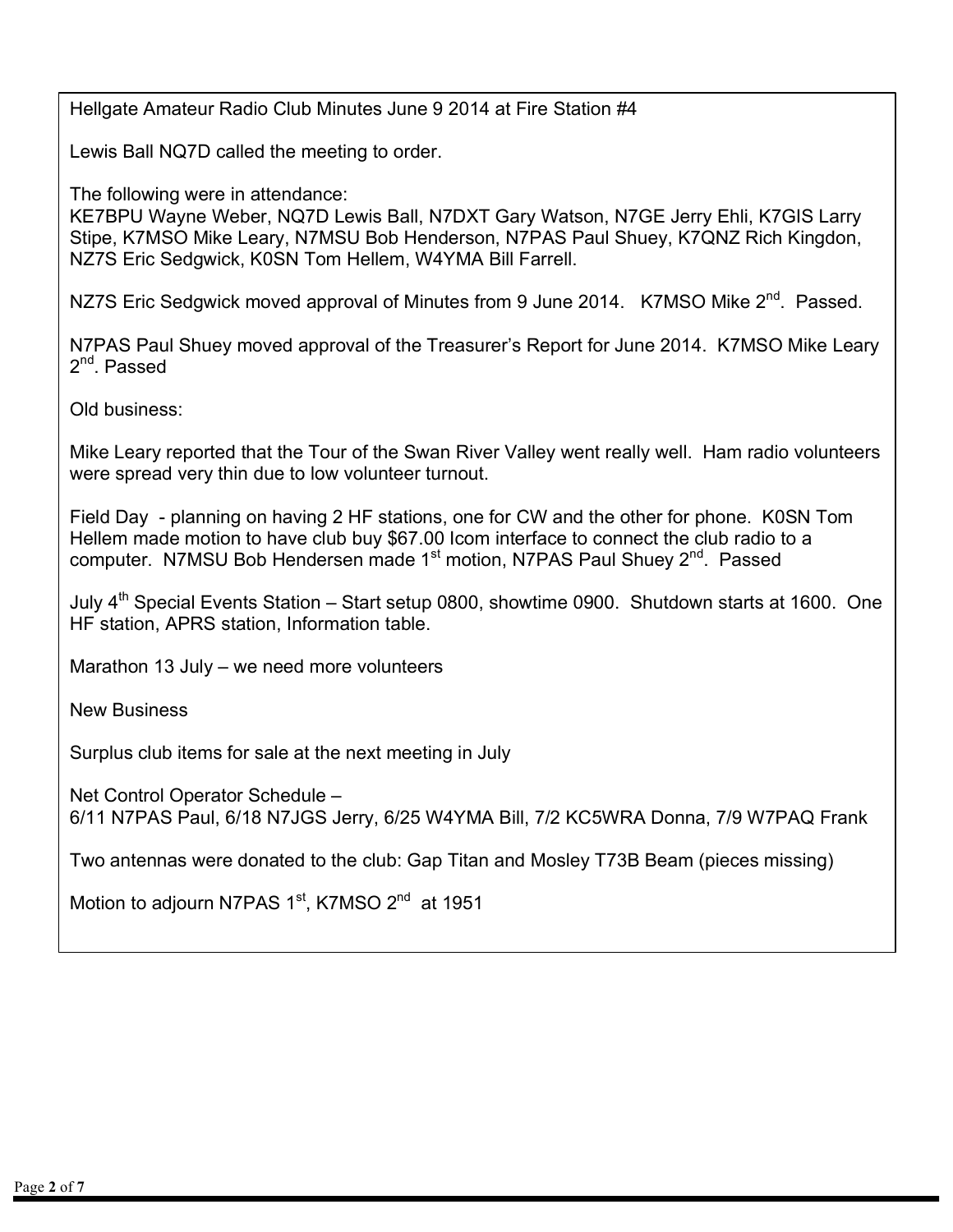# **2014 Field Day**

HARC members once again had a great time during Field Day at the old log cabin chapel at Fort Missoula. Jerry N7GE managed to borrow a 30,000 lb crane, complete with the capable, friendly operator, Tom, to help with raising one of the beams for Field Day!!! After raising the beams it was positioned to support a 40-meter dipole 60 up!

Eric NZ7S chaired the event this year and he brought the club's beam while Paul Shuey provided the much anticipated cooking. Wayne KE7BPU was very instrumental in setting up both beam antennas. The club made 928 CW and 153 phone contacts for 1359 points. An additional 650 bonus points were earned by having a press release, emergency power, set-up in a public place, an information booth and electronic entry submission plus we had a multiplier of two based on our power supply. This gave us an unofficial total of 4018 points, beating last year's 3, 570 points.

Murphy was quite active this year as both computers worked flawlessly until they were networked to each other or until each computer was connected up to a radio. Additionally, the side-tone on the club's Icom transceiver was incredibly loud, almost so loud that we did not need the beam. Desperation led Gary N7DXT to actually read the manual. He found that the side-tone volume control was *inside(!)* of the transceiver. He quickly fixed the problem by pulling of the case and adjusting the volume.

This Field Day happened because of the wonderful efforts of all involved: NQ7D Lewis Ball KE7BPU Wayne Weber, KK7UV Steve Flood, N7GE Jerry Ehli, K7MSO Mike Leary, N7IP Bob Tabke, K0SN Tom Hellem, N7PAS Paul Shuey, W7XT Dick Walton, KG7IUH Steve Ashton, KF7PBU Brad McMullin, N7ANU Chris Holiday, KG7KPK Karen Ivie, N7DXT Gary Watson

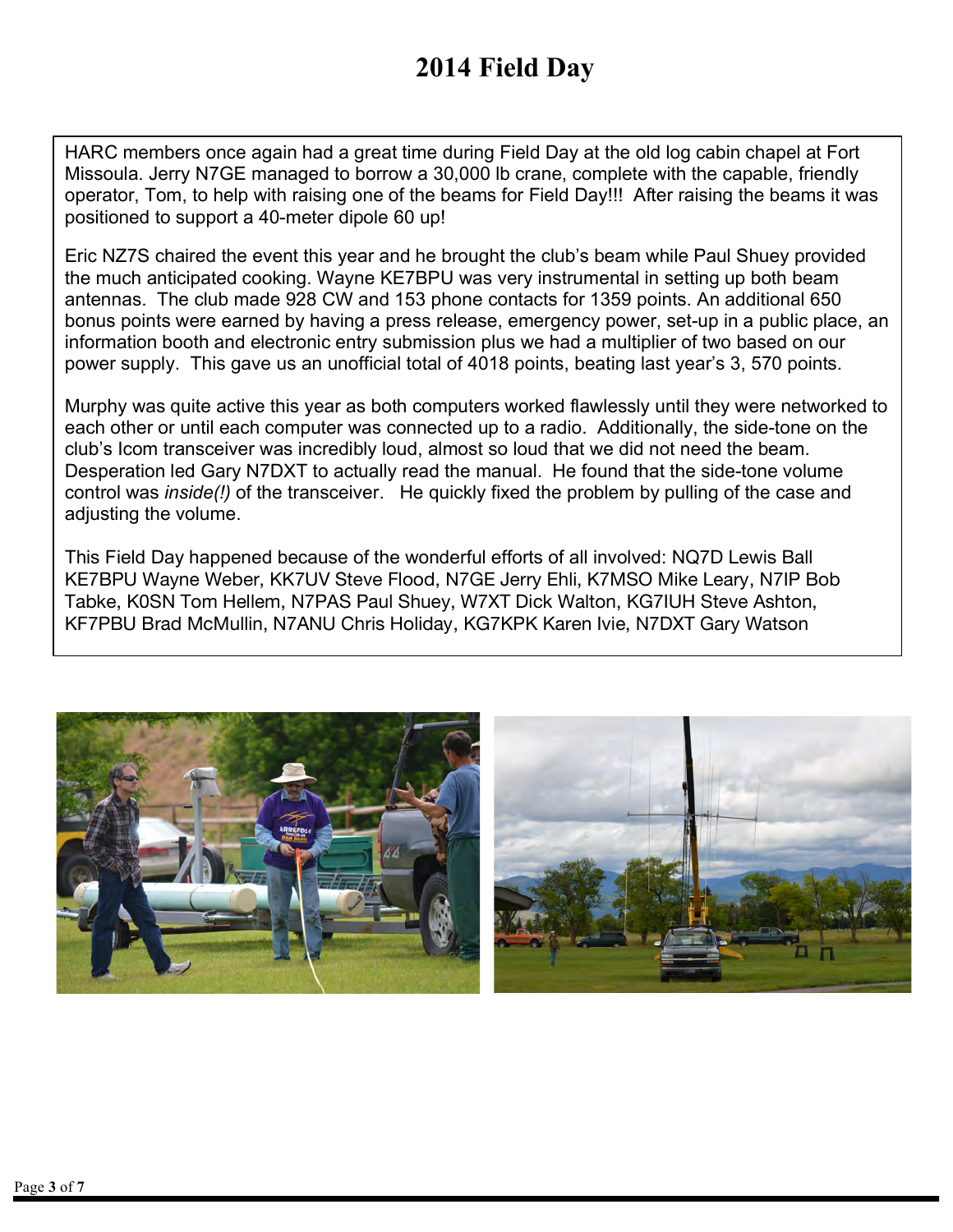# **2014 Field Day cont.**











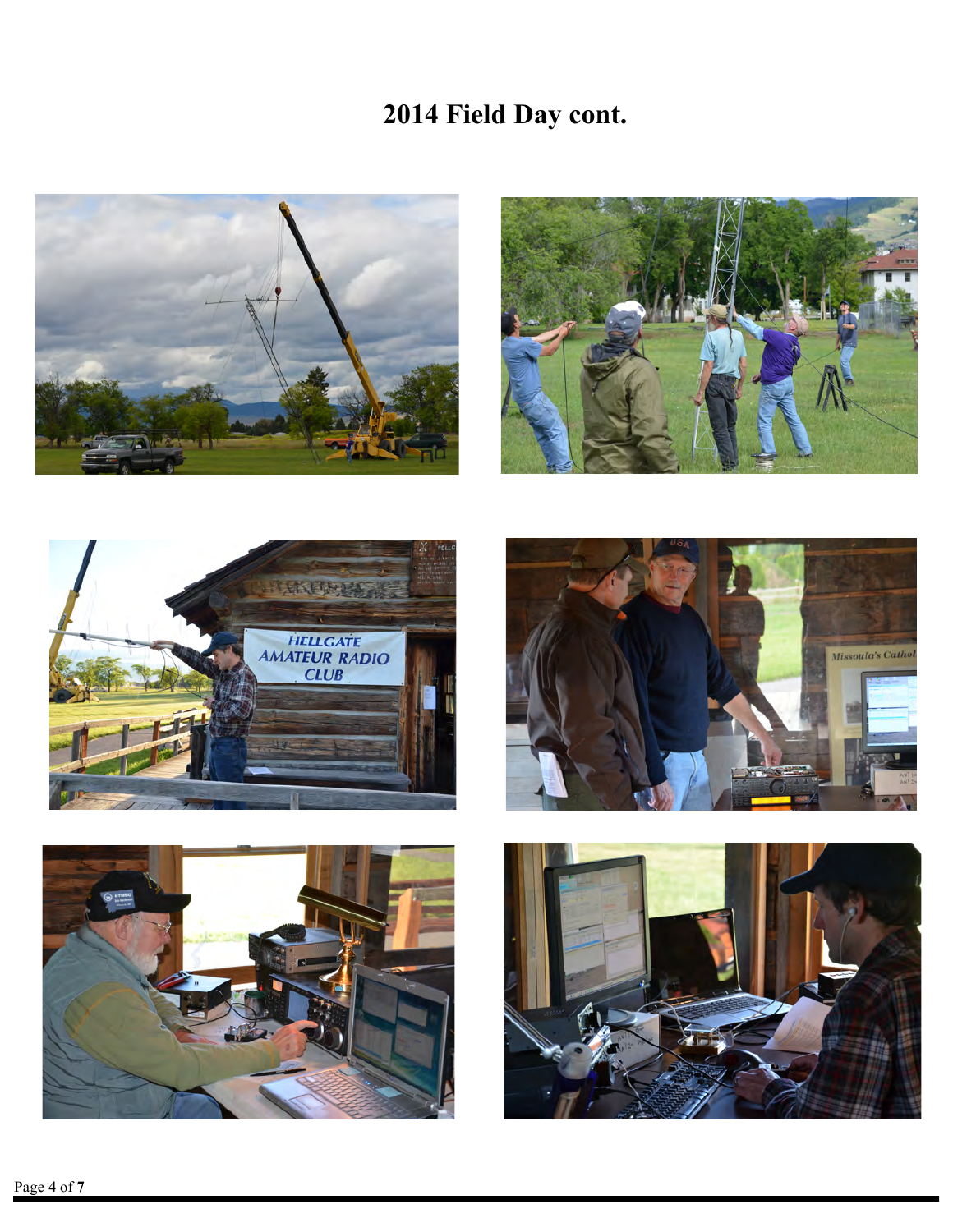## **Great 4th of July Celebration**

At the invitation of the Historical Museum at Fort Missoula, HARC members again helped the Missoula community celebrate independence day with a ham radio exhibit. Included were displays of Backpacking with Ham Radio, Vintage Ham Radios, APRS Real-time, and a working HF Radio Station. We had many visitors at the old chapel and made many friends. Roy William won the **Ham Radio for Dummies** book, by making the best guess for the number QSOs W7PX would make during the day. Roy guessed 301, while we actually worked 295 separate stations in 7 different DXCC entities. Many thanks to the following hams for their help: Steve KK7UV, Steve K7PX, Vick K7VK, Eric NZ7S, Mike K7MSO, Wayne KE7BPU, Craig KE7NO, Rich K7NQZ, Paul N7PAS, Bruce WD7OTC, Bill W4YMA and Bob N7MSU.

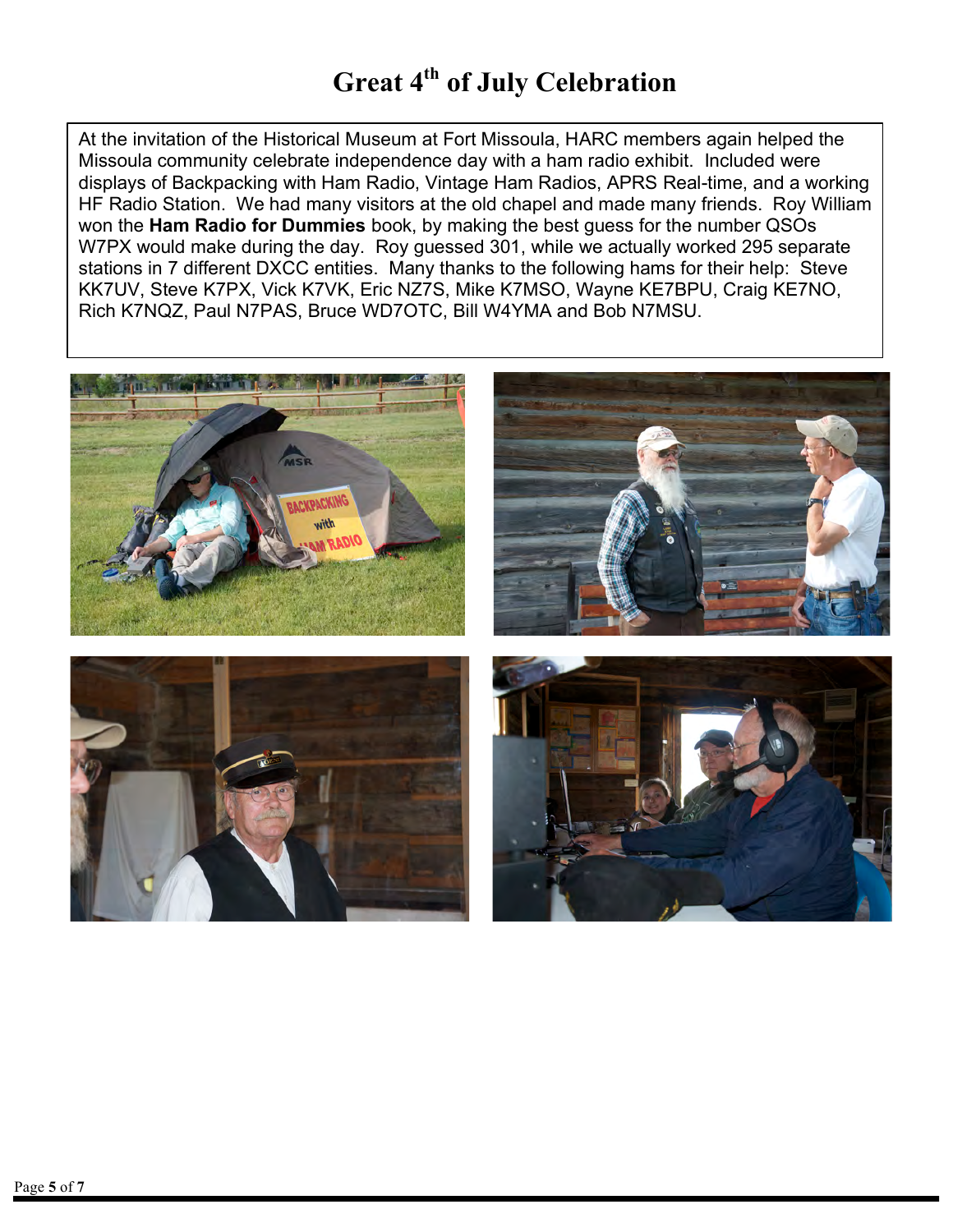## **Great 4th of July Celebration cont.**